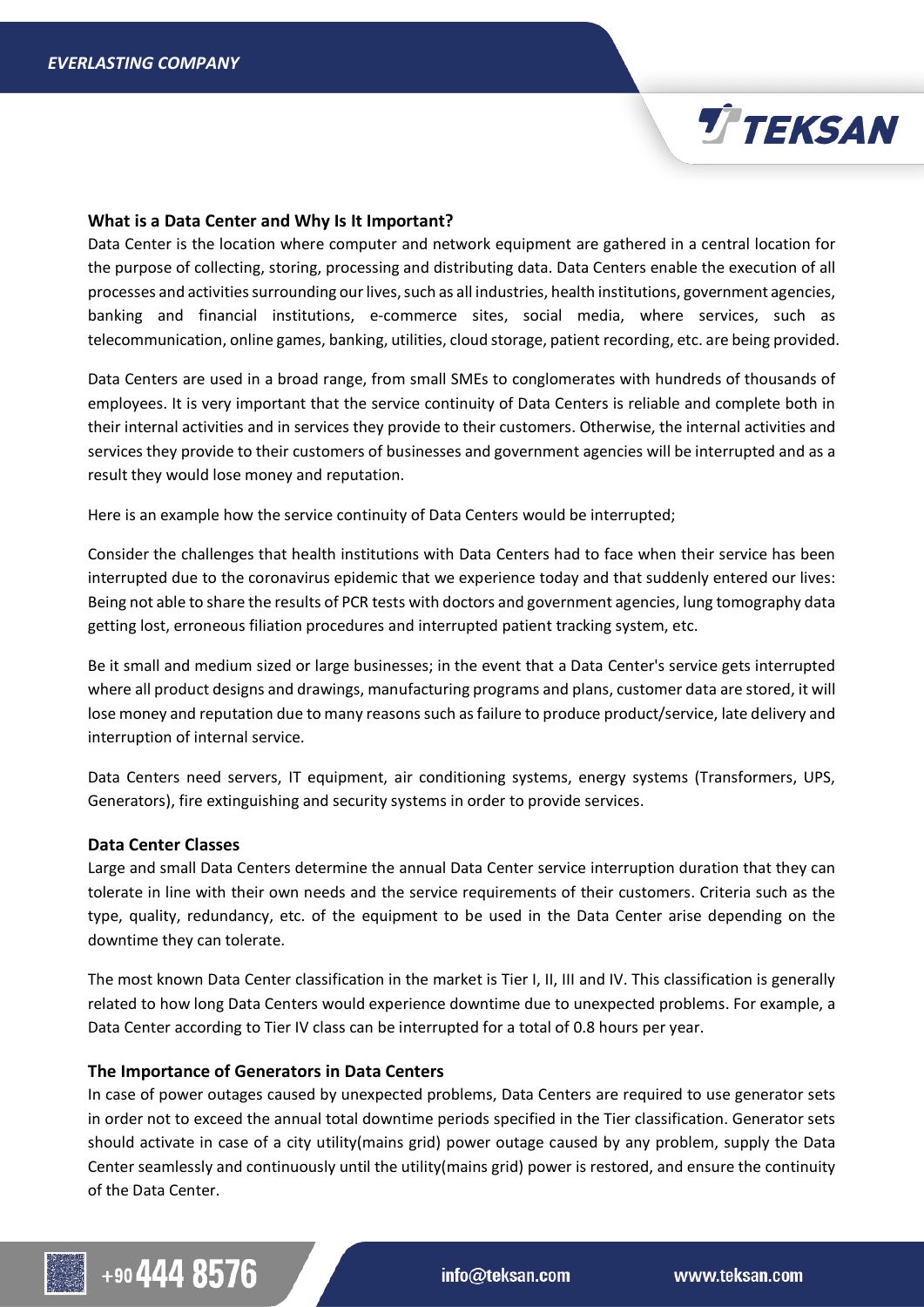

The generator set should be capable of continuously supplying the electrical power during the outage which the Data Center requires, and it should also operate and supply the Data Center following the power outage. The right generator set and equipment for this should be chosen by expert generator manufacturers and in accordance with the Data Center class, operating environment conditions, requirements of the Data Center, international standards and local regulations. Otherwise, even if the generator set operates and is able to supply the Data Center with the required electricity following a power outage, it cannot supply the Data Center with the required electricity due to malfunctions and problems during a continuing power outage.

## **Holistic Approach**

After a power outage, in critical facilities such Data Centers, the generator set should be able to start-up quickly and supply the load. After a power failure, the UPSs continue to supply the Data Center uninterruptedly, but their capacity is limited. It is very important that the generator set is activated before the capacity of the UPS runs out. Most generator manufacturers mention that generator sets can start quickly and supply the Data Center, but this alone is not enough to ensure the service continuity of the Data Center. The generator set must be capable of starting quickly after the outage, supplying the Data Center and providing electrical energy seamlessly and continuously during a power outage. Providing seamless and continuous electrical energy during an outage can only be achieved by following a holistic approach to Data Center projects.

Regardless of the required generator set power class for Data Centers being a DCP (Data Center Power), Prime or Standby, the generator set should be evaluated as a whole with its main and auxiliary equipment. All equipment used in the generator set, including the internal combustion engine, alternator, radiator, chassis, control system, starter system, etc. should be configured as such that the set can start quickly and provide electrical energy seamlessly and continuously. Although it is important that each equipment can provide this independently, the whole generator set consisting of all these equipment used must comply with the ISO 8528 standard series and Data Centers.

Use of a block water heater is standard in our generator sets and it enables that the generator set can be activated quickly after a power outage in the Data Center. In line with the class of the Data Center and customer request, we also use optional equipment such as a backup starter system, a backup electric starter and a backup battery system, but these alone are not sufficient.

The generator set, together with all its equipment, should be suitable for the ambient conditions of the site where the Data Center is located and it should be evaluated that it can operate smoothly in those ambient conditions (such as temperature, humidity, altitude, dust and air quality). If the generator set and its equipment are used either in a room or with a cabin, the ventilation and cooling system should be designed taking into account that the heat emitted from the generator set will increase the room and cabin temperature. In order to design a suitable ventilation and cooling system, first the generator set's layout in

**TTEKSAN**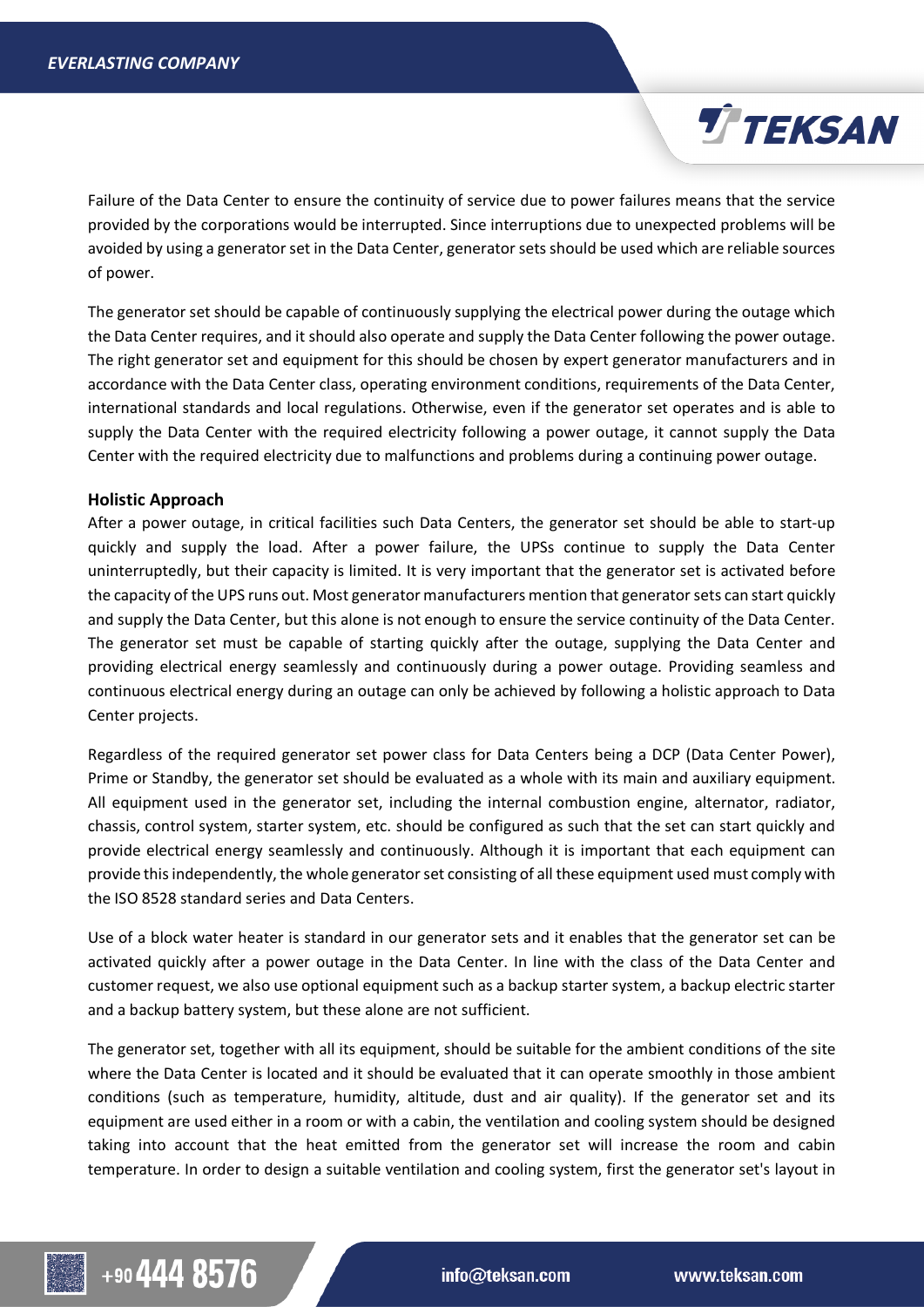

the room should be viewed in 3-D and the performance of the generator set should be evaluated with all its equipment by performing flow analysis/simulation via simulation programs.



Layout and Ventilation Flow Analysis in 3D

In the ventilation flow analysis several necessary calculations are to be made: ventilation back pressure, temperature increase in the room and the effect of this temperature increase on generator set equipment, exhaust system back pressure, etc.

Mechanical evaluations including generator set vibration, chassis performance in long-term operation, etc. should be conducted in order for the generator set equipment to generate electrical energy as long as the power outage continues in the Data Center. Thanks to our ANSYS and SolidWorks programs in our R&D center, we can analyse the mechanical performance of our generator sets and if the results are positive, we can manufacture the generator set and test/verify it with our test equipment and see how the generator set we designed and simulated actually performs. With these engineering methods, we provide generator sets suitable for continuous operation to data centers which are regarded as critical facilities.



The ANSYS Model and Verification

Along with all the issues mentioned above for Data Centers; from generator set power to ambient conditions, from the block water heater to the antifreeze used, from the lubricant to the fuel and fuel system to be used in the internal combustion engine, from engine air filter, alternator and alternator performance, how the generator set will perform for IT loads from data centers, to the battery and starter system, from circuit breaker to generator set control device and to all electrical and mechanical protections, application type and operation type, generator set performance class, frequency and voltage regulation, all factors affecting generator set output power, from exhaust back pressure control to ventilation flow analysis, from vibration